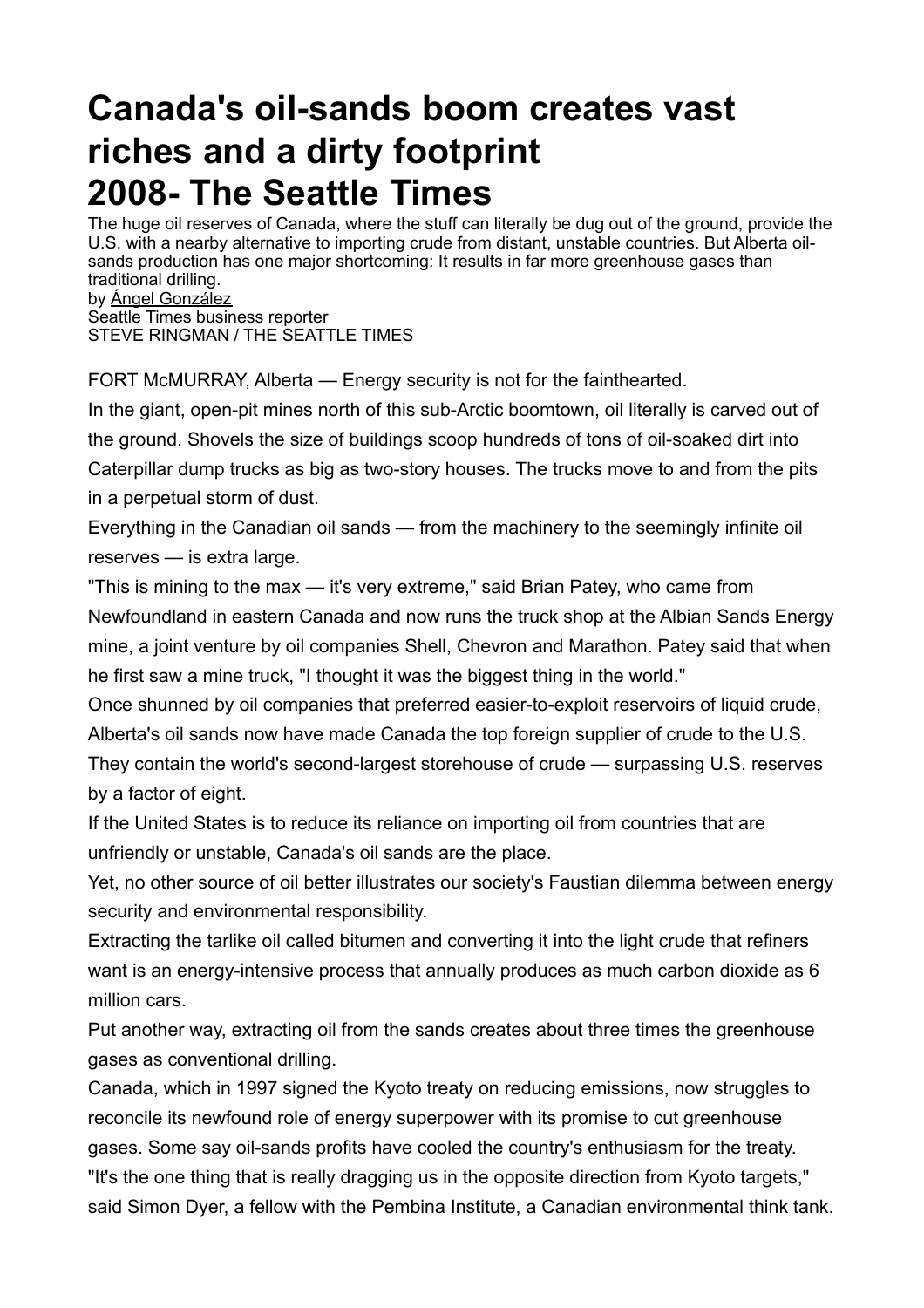Some U.S. policymakers question whether this country should continue to increase its reliance on the oil sands**,** due to their heavy environmental footprint.

And President-elect Obama could add pressure on the oil-sands industry to clean up its act**,** said Chris Sands, a senior fellow with the Hudson Institute think tank in Washington,  $D.C.$ 

"For Obama, fossil fuels are something we should be moving away from — the dirtier, the worse," Sands said.

### **Extreme mining**

Northern Alberta reeks of oil. Over millions of years, vast quantities of petroleum were trapped in beachlike sand formations spanning an area roughly the size of Florida.

In some places, oil lies so close to the surface that it seeps out of the earth, a black, viscous goop that sometimes naturally spills into lakes and the Athabasca River, which flows northward toward the Arctic.

Shallow deposits of this very thick oil — called bitumen — are mined in open quarries, much like iron ore. Most of the oil, though, lies in deeper deposits commonly exploited by injecting steam into the ground to heat and liquefy the bitumen so that it can be pumped out.

The smell of petroleum begins just a few miles north of Fort McMurray, where both sides of the highway are lined with mazes of tubes and tall cylinders called "upgraders." That's where the bitumen is processed into synthetic light crude, the type most valuable to refiners because it's easy to convert into gasoline.

When the highway reaches the Albian Sands mine, a 4.5-square-mile trench carved out of the boreal forest, it's the landscape that smells. The mine's giant trucks can haul up to 380 tons of dirt, yielding about 190 barrels of oil, or about 3,600 gallons of gasoline — enough to fuel the average Washington state car for nine years.

The dug-up moonscape of the mine looks like an outlandish, 70-yard-deep sandbox for giants. Stand still too long, and your shoes will sink a little in the oily muck.

"We're a vast dirt-moving operation," Shell spokeswoman Janet Annesley said.

This rich region is about 700 miles north of the U.S. border, but most of the 1.2 million barrels of oil extracted here daily goes to the Midwest and even Texas, providing about 9 percent of U.S. crude imports. Washington state's refineries receive at least 10 percent of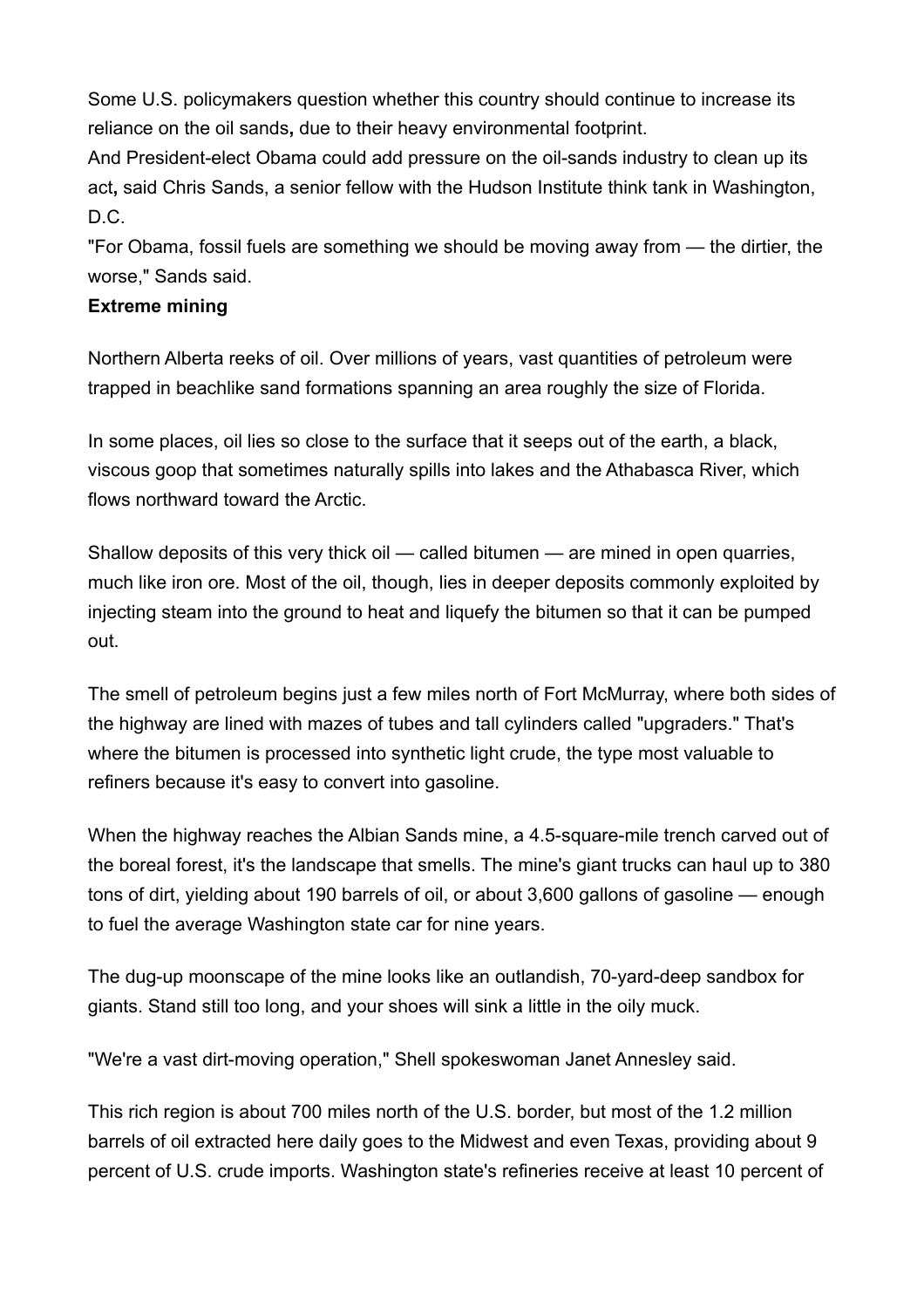their oil from Alberta, a figure expected to increase as production wanes on Alaska's North Slope.

Albian Sands, one of three active mines in the region, produces about 155,000 barrels of bitumen a day; an expansion under way will mean an additional 100,000.

Total output from the oil sands is expected to triple by 2020 to 3.5 million barrels of oil per day. Falling energy prices have made oil companies delay some projects, but most analysts still expect formidable growth in the long term.

"The oil sands have become a strategic resource for the whole world," said Don Thompson, head of the Oil Sands Developers Group. "All of a sudden, the spotlight is shining on us big time."

## **Boreal boomtown**

That spotlight has drawn thousands of workers to Fort McMurray, a former fur-trading post that has seen its population nearly double in a decade to 65,000. Thousands more live in temporary camps near the oil sands.

Most come from Canada's eastern provinces, but there are also Venezuelan petrochemists, Filipino hotel workers and South African doctors.

Theresa Ballard, a former hair stylist from Newfoundland who became a truck driver at Albian Sands, complains that the place has grown so rapidly that "there's no breathing space."

Demand for labor remains so high that a recent Craigslist ad seeking dishwashers at a pizza parlor promised \$14.20 an hour (Canadian), more than a starting mechanic at Boeing. Truck drivers and oil-sands workers earn well into the six figures.

Every day, Shell flies a Boeing 727 into the company's private airstrip to rotate crews of workers from impoverished regions in Atlantic Canada.

Two-lane Highway 63, which connects Fort McMurray's residential areas to the oil-sands developments, is jammed at rush hour with pickup trucks. Mobile homes can sell for \$400,000, while fancier houses sell for more than \$600,000, among the highest home prices in Canada.

More than 2,000 residences are under construction.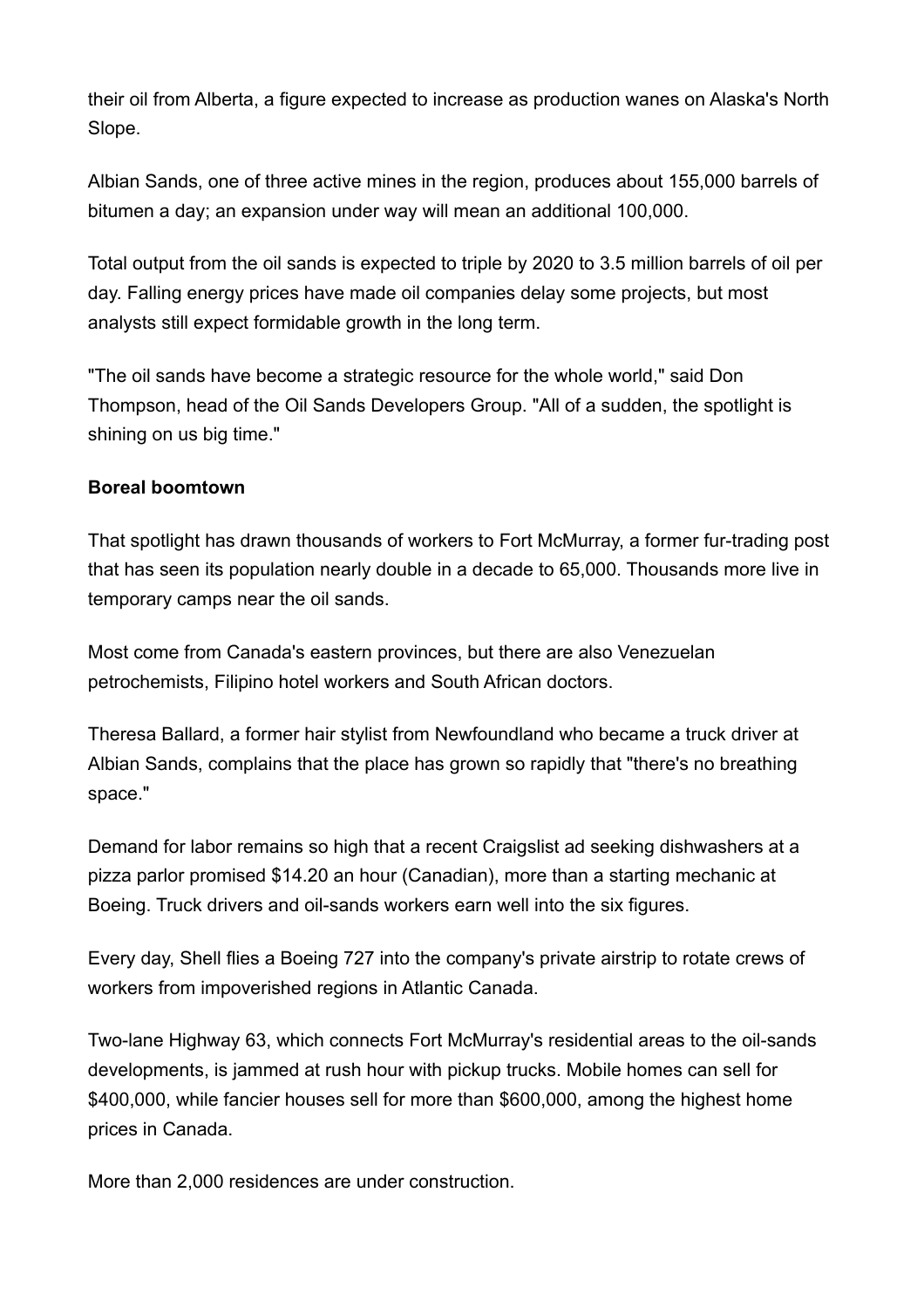The runaway growth and profusion of highly paid single men have given Fort McMurray a Wild West reputation as a land of easy money, drug abuse and prostitution. The city also has one of Canada's highest homelessness rates.

In their stark combination of opportunity and grit, "all oil towns are pretty similar," Pedro Mujica said.

He and his wife, MariféValderrama, worked for Venezuela's state oil company but fled for political reasons and now work at different oil-sands operations. Politically, it's a lot calmer in Fort McMurray and there's less crime.

Life here "is a lot better," Valderrama said.

On weeknights, she gives dance lessons and leads salsa workouts at a fancy community center sponsored by oil money — a way of sharing her family's Caribbean heritage with their new neighbors.

Fort McMurray's good fortunes, however, have been accompanied by huge emissions of carbon dioxide and other greenhouse gases. In the long term, this could prove costly.

#### **Climate concerns**

At Syncrude, Canada's largest single source of petroleum, the gleaming metallic skyline of the upgrader facility stands in harsh contrast to the brown and yellow autumn hues of the surrounding forest — a small city of towering vats, pressure cookers and the largest tower crane in the world, crowned by an immense plume of white vapor.

The plant also is Canada's third-largest emitter of greenhouse gases, according to the Pembina Institute.

Most of the emissions come from heating the bitumen oil to remove sulfur and from producing hydrogen that is later combined with bitumen to form light, so-called "sweet" crude.

Along with the mining, there are drilling operations where oil producers extract bitumen after heating it underground. That method burns natural gas — a relatively clean source of energy that could be used elsewhere.

The potential climate impact of the greenhouse gases has some asking whether the oilsands crude is a good environmental bargain.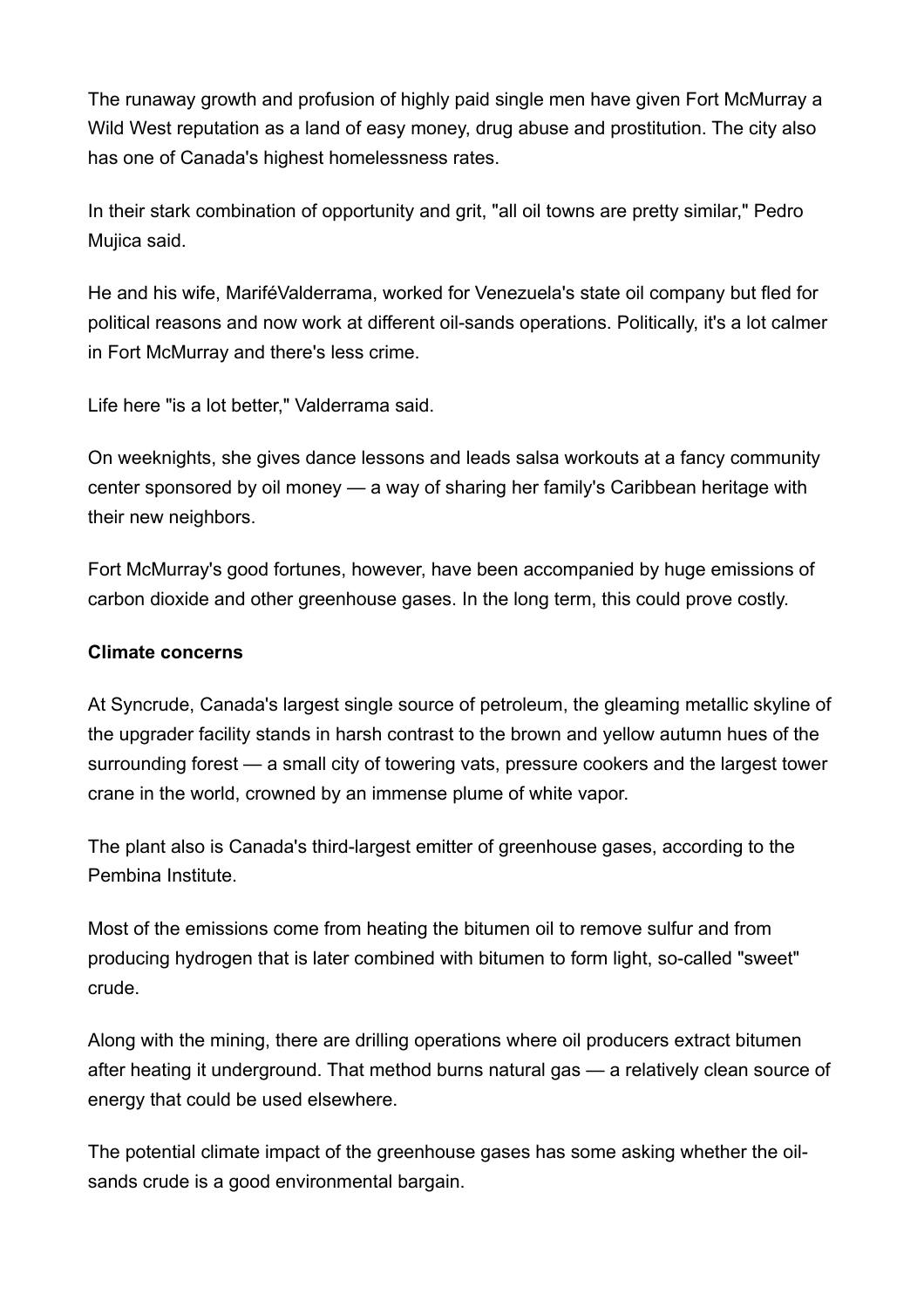Oil sands "are delaying the inevitable shift that has to come," said Pembina's Dyer. "Do we want to get on this trajectory, or do we want to use this as a pretty clear signal that we've run out of easy oil and we need to start thinking about nonfossil-fuel alternatives?"

Oil companies and Alberta energy authorities downplay the fact that producing oil here results in three times more emissions than conventional drilling elsewhere. They say the oil sands account for less than 4 percent of Canada's total emissions and about 0.1 percent of global greenhouse gases.

They also say piping a barrel of oil to the U.S. from Alberta is cleaner than shipping it from the Persian Gulf. Traditional drilling also is becoming dirtier as the world runs out of light, easy-to-extract crude, so the carbon-footprint gap between conventional oil and oil-sands crude is narrowing.

Industry officials pass the buck to consumers, too, saying no matter how much carbon is emitted in producing oil, it's vehicle exhaust pipes that pump out more than 70 percent of the greenhouse-gas emissions from petroleum fuels.

Still, oil-sands producers are scrambling to quell the greenhouse-gas concerns by investing heavily in experimental methods to capture the carbon-dioxide emissions and inject them deep underground.

Government and industry officials say oil reservoirs and rock formations in western Canada could retain several centuries' worth of carbon-dioxide emissions from the oil sands.

"We have some of the best geological repositories in the world to sequester CO2," said Chris Holly, an official with Alberta's energy department.

In July, the Alberta government said it would put some \$2 billion into the so-called carbonsequestration technology. By capturing carbon, improving energy efficiency and forcing oil producers to buy offsets, Alberta officials say they expect annual emissions to decrease by 5 million tons, or one-eighth of the current total, by 2015.

This month, Shell began drilling test wells to inject carbon dioxide into a porous rock and saltwater formation near its Scotford upgrader, which processes bitumen from the Albian Sands mine. The idea is to liquefy carbon dioxide from the upgrader and send it deep underground, where it would stay trapped in the rock's pores.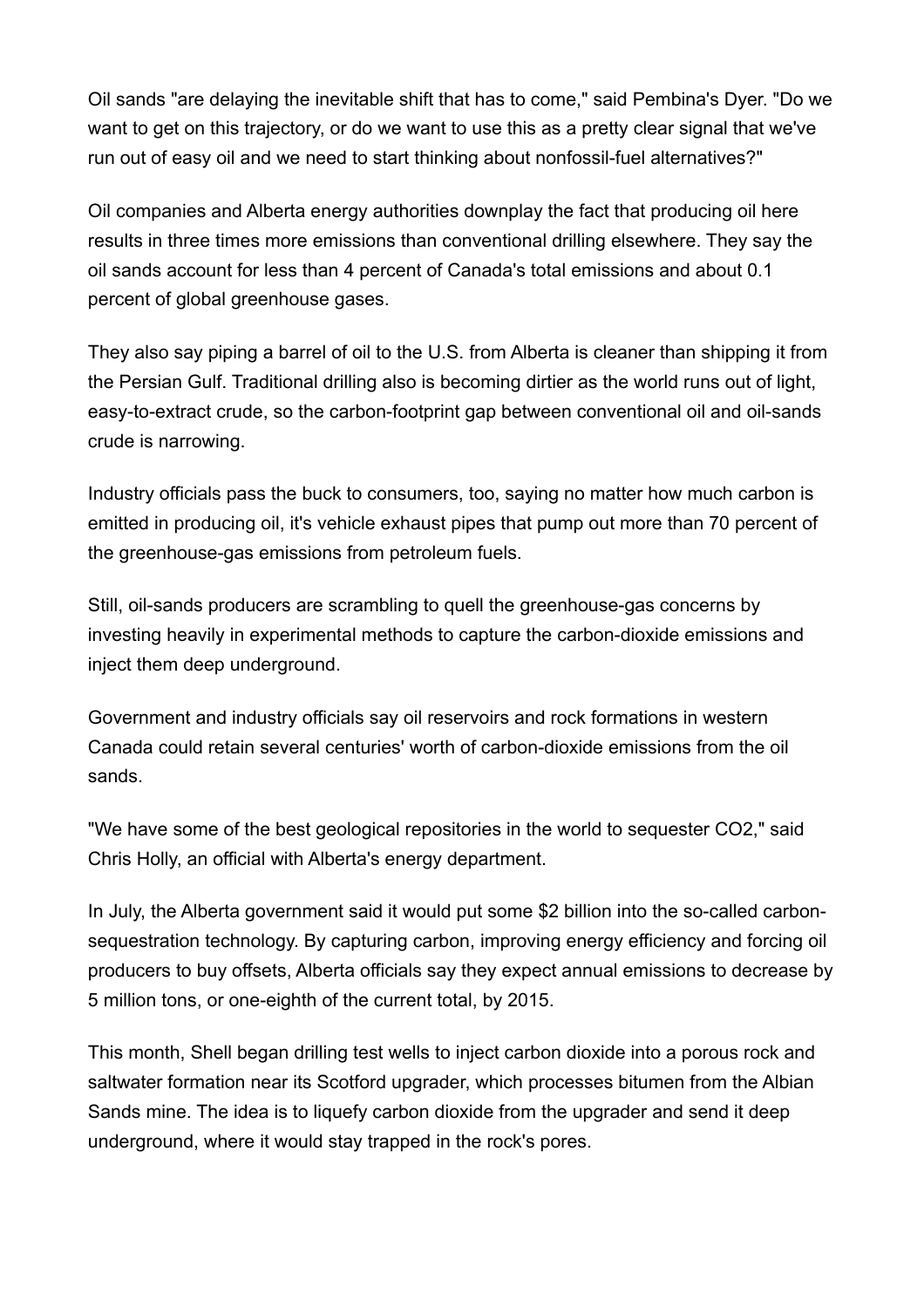If it works, Shell could capture about 40 percent of the upgrader's greenhouse-gas emissions by 2013 or 2014, said Rob Seeley, Shell Canada general manager of sustainable development.

Carbon sequestration has seldom been tested on a large scale, but the experience has been successful so far, according to a recent Rand report.

# **Biggest test project**

The largest test is taking place in Weyburn, Saskatchewan, where carbon dioxide produced by a power plant in North Dakota is injected into a dying oil reservoir to help recover more oil.

In Norway, oil giant StatoilHydro reinjects excess carbon dioxide produced in some offshore natural-gas fields back under the ocean floor.

"The technologies are known," Seeley said. "However, it's new for oil sands. In some ways, it's putting together in a new way different pieces that have been done and proven elsewhere."

Some wonder, however, whether the oil-sands industry is pursuing what Pembina's Dyer calls "phantom mitigation."

Alberta penalizes producers \$15 per ton of carbon dioxide if they fail to meet the province's emissions-reduction goals.

But David Hobbs, head of global research at consulting firm Cambridge Energy Research Associates, estimates that carbon sequestration may cost between \$80 and \$140 per ton. So unless the government makes carbon sequestration mandatory or puts a heavy price tag on carbon emissions, it will be cheaper for oil companies to release the emissions into the atmosphere and pay the penalty.

"It's just talk, basically, at this point," Dyer said.

But many analysts think a carbon-emissions cap is likely**,** which would make sequestration economically attractive. "It's not yet cost-competitive, in the same way it was not costcompetitive to buy a new higher-fuel-efficiency car right up until the price of gasoline was going to hit \$5 a gallon," Hobbs said.

# **Giant client to south**